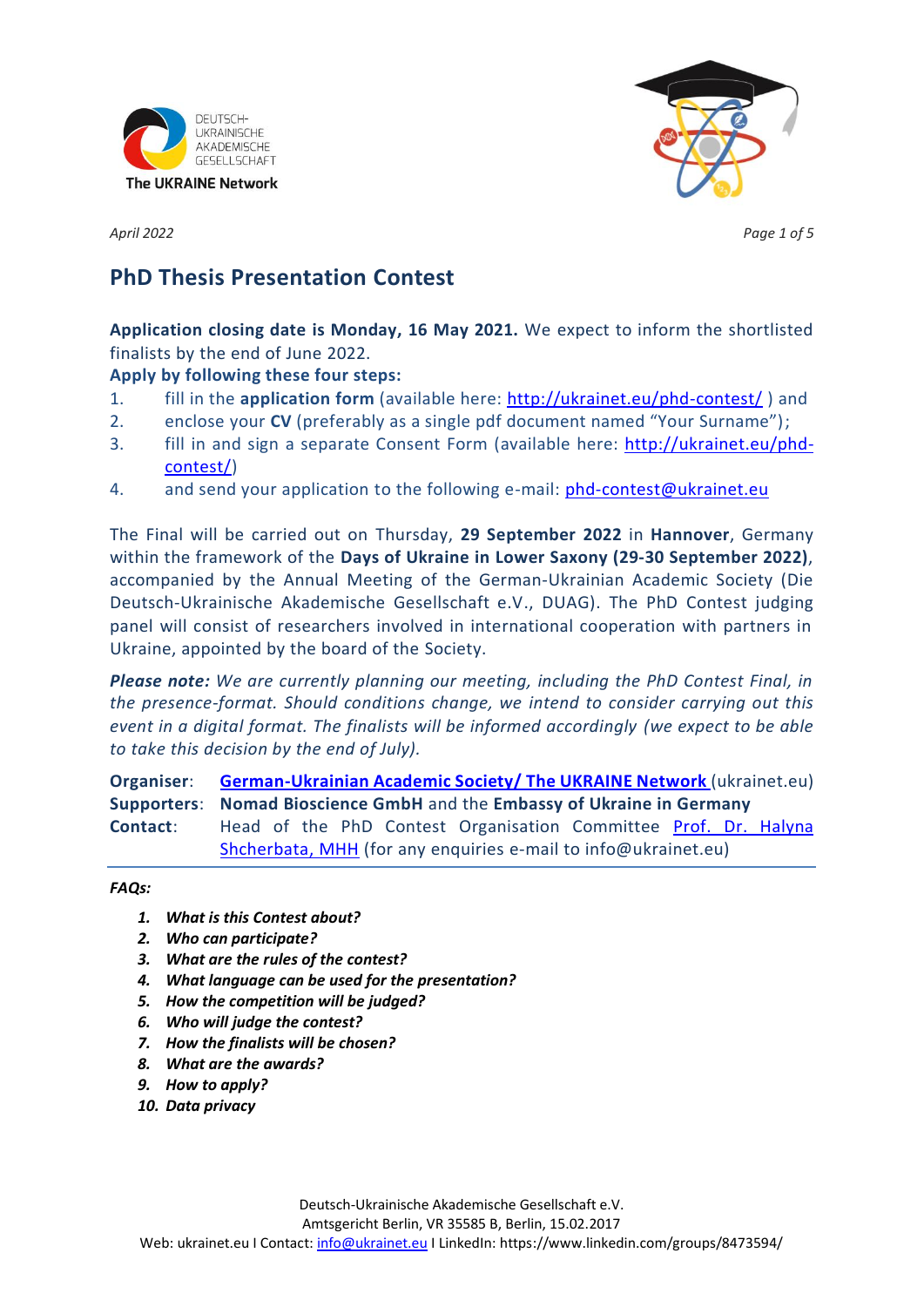



*April 2022 Page 2 of 5*

## *1. What is this PhD Contest about?*

Thousands of students from Ukraine study and receive research training outside of Ukraine. At the same time, the overall visibility of this next generation of talented researchers remains rather modest, both abroad and in Ukraine. Many PhD students also work on joint bi-lateral or international collaborative projects, or carry out research on topics related to Ukraine  $-$  e.g., its history, language, environmental studies, etc.

Our PhD Thesis Presentation Contest aims to promote these young scientists and in doing so contribute to increasing the visibility of Ukrainian PhD students abroad and raising the profile of the international academic collaboration with Ukraine. This PhD Contest offers the opportunity to PhD students to advance their presentation skills, learn to present complex scientific questions to a broader interested non-specialist audience and network with other researchers from different fields. Successful candidates will be invited to present their research at the Final event on stage. A possibility to present live via a web-based means will also be considered.

The finalists, in addition to exiting networking opportunities and adding an extra credentials to their CVs, get a chance to win one of the **three prizes**:

- **1 st place: EUR 300**
- **2 nd place: EUR 200**
- **3 rd place: EUR 100**

The travel (up to 200 EUR) and stay in Berlin (up to 2 nights) will be supported by the Society. In case a finalist lives outside of Europe and could not raise additional travel support at their university/ in their country of studies, an option of participating per live video can be considered.

This PhD Contest was organised for the first time in 2016 [\(http://ukrainet.eu/phd-contest/\)](http://ukrainet.eu/phd-contest/). Up to 10 finalists are pre-selected by the PhD Contest's organising committee, based on the submitted applications (see below *Point 8. How to apply*).

This Contest is organised by the German-Ukrainian Academic Society/ The UKRAINE Network and supported by Nomad Bioscience GmbH and the Embassy of Ukraine in the Federal Republic of Germany. The main goals of The UKRAINE Network are:

- $\checkmark$  FOSTER academic cooperation with Ukraine
- ✓ IMPROVE knowledge about Ukraine abroad and vice versa
- $\checkmark$  INCREASE visibility of Ukrainian scientists and their achievements
- $\checkmark$  SUPPORT career development of our members and early-career researchers in Ukraine
- $\checkmark$  SUPPORT reforms in Ukrainian science

#### *2. Who can participate?*

We invite applications from PhD/MD students carrying out their research in any subject, from one or more following groups:

- Ukrainian PhD students carrying out their research outside of Ukraine (incl. exchange PhD students);
- PhD students, regardless of nationality, who are involved in a collaborative (e.g. German-Ukrainian or other bi- or multi-lateral, including Ukraine) research project;

Deutsch-Ukrainische Akademische Gesellschaft e.V.

Amtsgericht Berlin, VR 35585 B, Berlin, 15.02.2017

Web: ukrainet.eu I Contact[: info@ukrainet.eu](mailto:info@ukrainet.eu) I LinkedIn: https://www.linkedin.com/groups/8473594/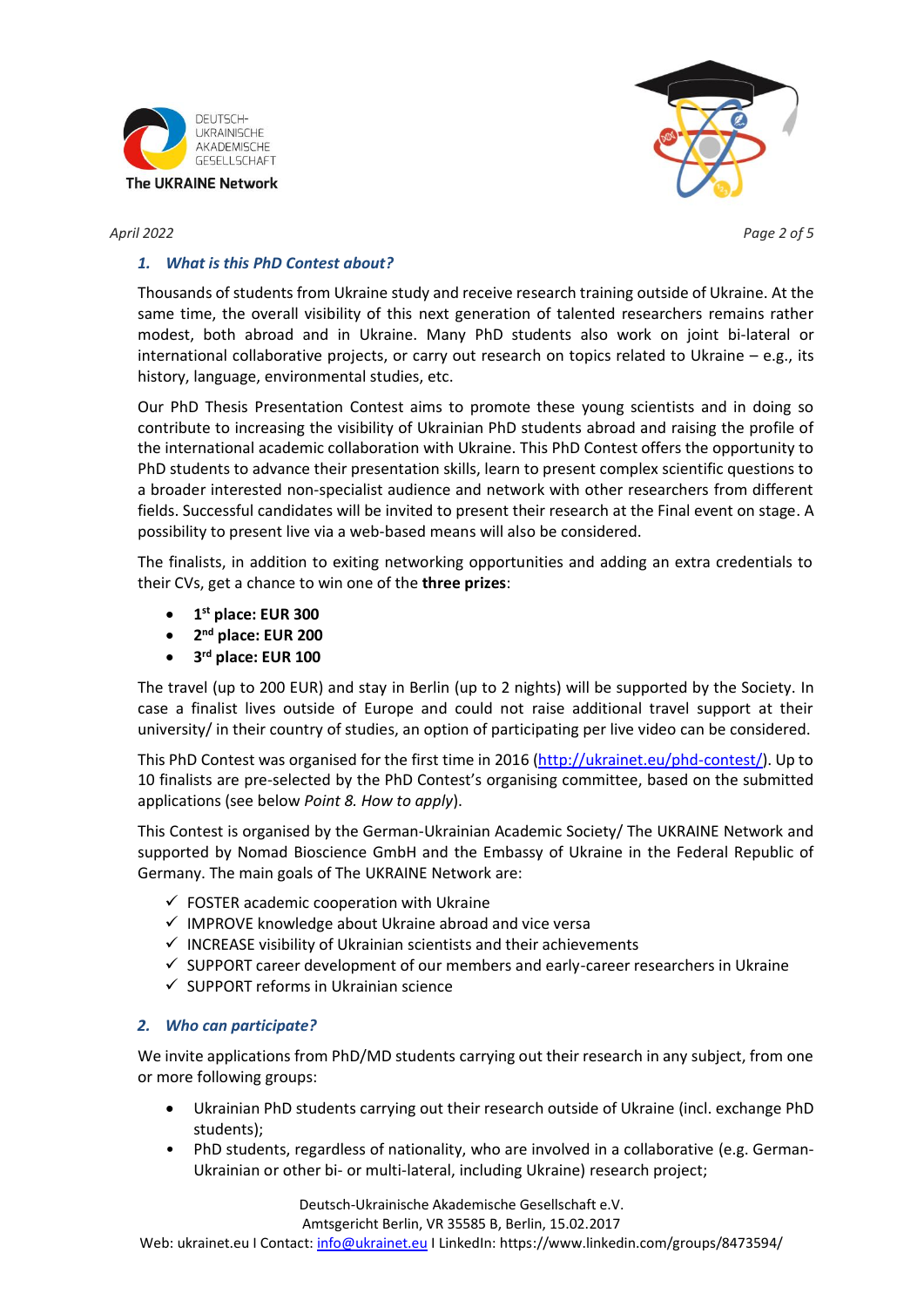



*April 2022 Page 3 of 5*

• PhD students, regardless of nationality, whose topic of research relates to Ukraine.

**Please note**: only those PhD students whose PhD defence/viva is planned after the PhD Contest Final date (**29 September 2021**) can be considered (i.e., candidates who have already defended, or submitted their thesis, or are expected to defend their PhD thesis before the PhD Contest Final **are, as a rule, not eligible** to apply).

If you have questions or any doubts about your eligibility, please contact us at info@ukrainet.eu.

### *3. What are the rules of the competition<sup>1</sup>?*

- Contestants present their own research work, which is a part of their current PhD thesis.
- Contestants should be able to present some of their own results and research finding and not only discuss the overall background and goals of their project.
- The presentation should last no longer than **5 minutes.**
- The presentation should be understandable for educated non-specialist audience. The main points to be addressed are recommended to be structured along the so-called "CAR"-rule:
	- ➢ **Challenge:** What is the key challenge of your research project? What gap in knowledge your research aims to fill?
	- ➢ **Approach:** What (novel) methods are used/ being developed by you to address the challenge?
	- ➢ **Results:** What are the key findings/ new knowledge you have already established, and why it is important.

You are invited to watch recorded presentations of [our last year](https://www.youtube.com/watch?v=w0eD4Dolb6o&t=2185s) finalists or [winners of similar](http://threeminutethesis.org/3mt-showcase.)  [contests](http://threeminutethesis.org/3mt-showcase.) here for inspiration.

- **A maximum of 2 slides** (ppt, pdf, or other formats) are permitted to support the presentation.
	- $\triangleright$  The first slide should contain basic information about the contestant (name, place of birth, where and what the candidate has studied so far, where the research work is being conducted, who are the project supervisor/s and who else collaborates on this project. No information on any personal awards is permitted here as not to skew the panel judgement.
	- ➢ The second **static slide** should be used to visualise the subject of the talk or to support the presentation in any other suitable way. No slide transitions, animations, movies or 'movement' of any description are permitted.
	- $\triangleright$  During the presentation no additional electronic media (e.g. sound and video files), props (e.g. costumes, musical instruments, laboratory equipment) are permitted.
- **Presentations are to be prepared in a story-telling style** (e.g. no raps or songs are permitted).
- Presentations are considered to have commenced after a signal and are expected to finish before the stop signal from the judging panel.

#### *4. What language can be used for the presentation?*

The preferred language of the PhD Contest is **English**. If the contestant is interested to present in Ukrainian or German, this can be permitted (simultaneous translation will then be organised).

 $<sup>1</sup>$  Rules for this competition have been adapted from [the 3-Minute Thesis Competition regulations](http://threeminutethesis.org/index.html?page=191546&pid=193447)</sup>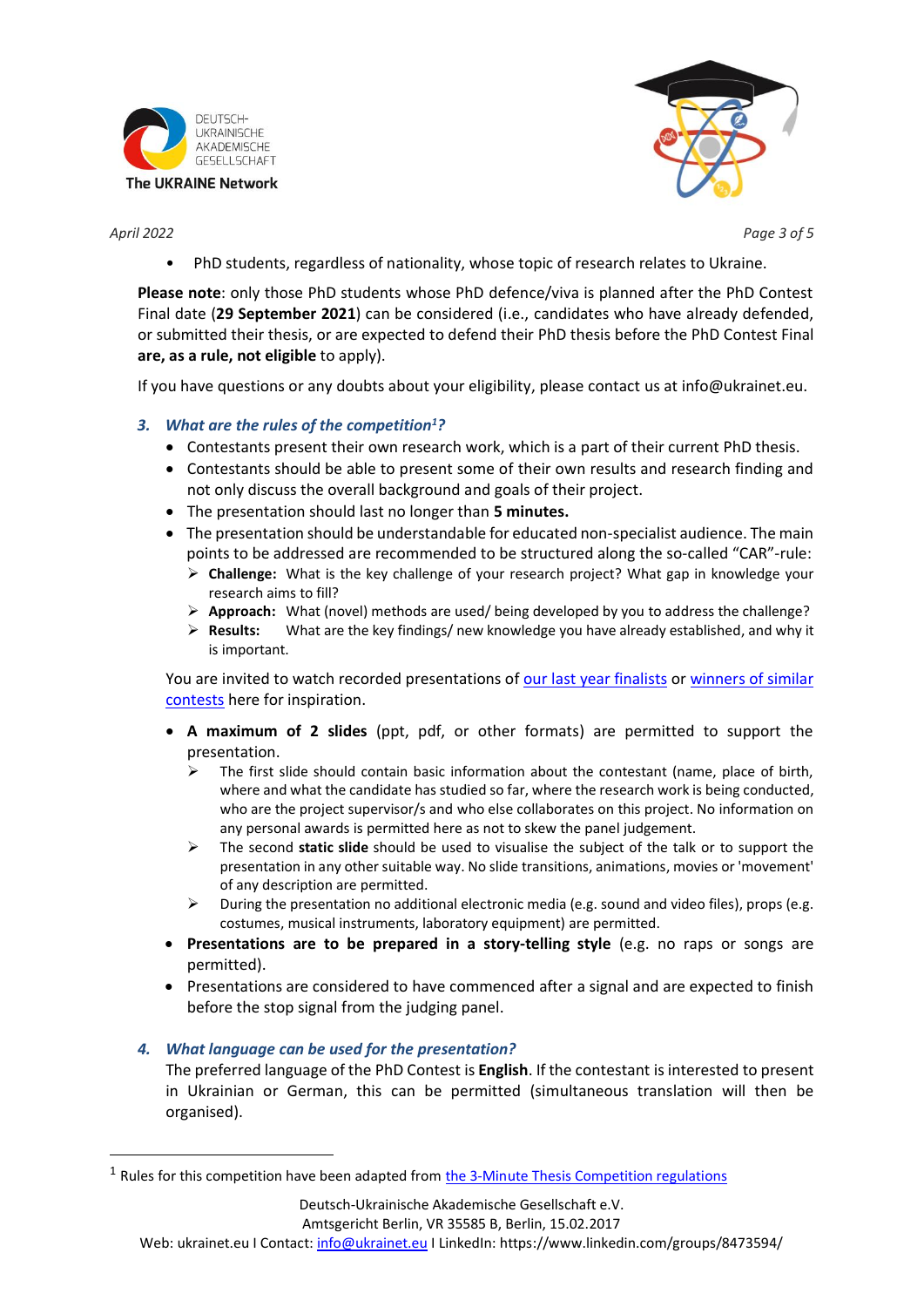



*April 2022 Page 4 of 5*

### *5. Who will judge the competition?*

The PhD Contest will be judged by a panel of experienced scientists, including members of the Society and the UKRAINE Network, who will represent different areas of research, both exact & natural sciences, humanities & social sciences and who have been involved in international cooperation with partners in Ukraine.

### *6. How the finalists will be chosen?*

The PhD Contest Organisation Committee will organize a peer-review to evaluate submitted applications and, based on at least two evaluations by independent reviewers, select top candidates, based on both their description of the research and their track-record, evidenced by academic achievements to date. PhD-level researchers from among the DUAG/The UKRAINE Network members and a broader scientific community will be contacted as reviewers to provide an expert opinion on applications in their respective fields of expertise. Care will be taken to achieve a diverse representation of subjects, as well as reach a gender-balanced group of finalists. However, no quotas are set and the key criteria for selection is academic excellence of the application.

### *7. How the Contest will be judged?*

The contestants will be evaluated for:

#### i) **Content & Comprehension (50%)**:

- ➢ Did the contestant manage to convince you of novelty and potential impact of their research?
- ➢ Did the presentation provide sufficient background to the research question being addressed?
- $\triangleright$  Did the presentation clearly describe the key methods and results of the research, including conclusions and outcomes?
- $\triangleright$  Did the contestant communicate in language appropriate to a non-specialist audience? Did the speaker avoid scientific jargon and, when absolutely necessary, sufficiently explained terminology?
- $\triangleright$  Did the presentation have a clear and logical structure? Did the presenter spend adequate time on each element of their presentation - or did the presentation feel too rushed?

#### i) **Engagement & Communication (50%)**:

- $\triangleright$  Did the speaker make the audience want to know more? Did the presenter capture and maintain their audience's attention?
- ➢ Was the presenter careful not to trivialise or over-generalise their research?
- $\triangleright$  Did the presenter convey enthusiasm for their research?
- $\triangleright$  Did the speaker have sufficient stage presence, eye contact and vocal range; maintain a steady pace, and have a confident stance?
- $\triangleright$  Did the slides enhance the presentation were they clear, legible, and concise?

Successful candidates should be able to demonstrate top scientific achievements as expected for their career stage.

#### *8. What are the awards?*

The finalists (up to 10 persons) will be invited to Berlin, Germany to participate in the Days of Ukraine in Lower Saxony (29-20 September 2022), and present their research live or, if

Deutsch-Ukrainische Akademische Gesellschaft e.V. Amtsgericht Berlin, VR 35585 B, Berlin, 15.02.2017 Web: ukrainet.eu I Contact[: info@ukrainet.eu](mailto:info@ukrainet.eu) I LinkedIn: https://www.linkedin.com/groups/8473594/